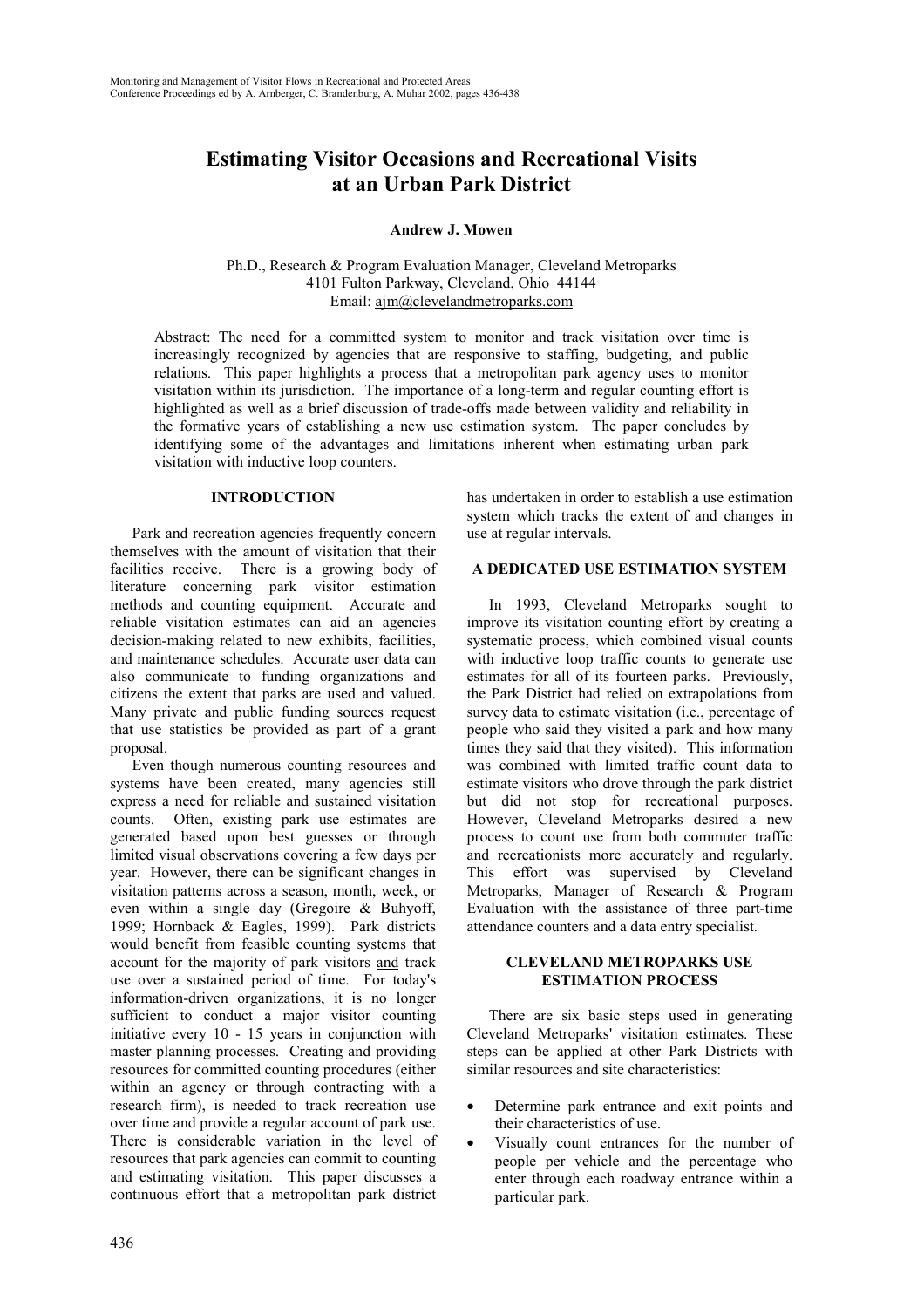- Install inductive loop counters at strategic and representative park entrances.
- Check and maintain mechanical counters on a monthly basis (i.e., take counts and reset the meter, adjust for sensitivity, change batteries, and ensure that the box is secure and/or undamaged).
- Create use estimates by combining mechanical counter data with vehicle multipliers and entrance weights in computer spreadsheets.

(For example a park containing one mechanical counter with a reading of 10,000 vehicles, with an entrance weight of .25, and a vehicle multiplier of 1.5 people/vehicle would yield a visitation estimate of 60,000 people for that park).

Tabulate these estimates by park, by type of parking lot, and across time.

Cleveland Metroparks uses this counting procedure to estimate the following types of use:

- Visitor Occasions people who enter the park district for any reason (i.e., includes commuters, other non-recreational use)
- Recreational Visits People who enter the Park District and visit parking lot and recreation areas

Recreational Visits is considered a sub-set of Visitor Occasions, although it is possible that some parking lots can get used as a turn-around for parkway commuters.

Given that walk-on traffic may represent a considerable sub-group (and that they cannot be counted with inductive loop counters), an upward adjustment of 3% - 5% is currently added to this Recreational Visit statistic. However, this arbitrary adjustment is subjective so Cleveland Metroparks is making efforts to conduct surveys within a sample of parks to determine the percentage of visitors who access the park by walking, bicycling, etc. The Park District is also exploring options for infra-red counters at specific walking path access points connecting neighborhoods to parks.

Visitation Data for Cleveland Metroparks is presented in Table 1. The reader is cautioned that while visitation estimates have increase each year, most of this increase is likely due to adjustments made in the counting methodology at specific parks within the Park District. It took approximately four years to generate visual estimates and to install counters at all of the fourteen reservations within the Cleveland Metroparks' system. Agencies who have multiple parks under their jurisdiction, should also expect a similar start-up period unless they: 1) only have a few parks with easily defined entrances, or 2) have extensive staffing to conduct visual counts throughout the year. At Cleveland Metroparks, visual re-counts were also needed at some of the parks due to dramatic changes in traffic patterns and facility construction. When these improved use estimates were integrated into this fledgling system, there were instances where some parks would have their estimates increased by 50%

based upon a new entrance weight and vehicle multiplier.

After five years of counting with the same multipliers and entrance weights, visitation showed much slower growth or, in some years, decline. The lesson here is to take time and effort to generate valid visual estimates and provide counting coverage at the on-set of a counting initiative. The first years of a counting effort should focus on the validity of the estimates without trying to place too much emphasis on changes over time. It is likely that changes in visitation will be due to refinements made in the counting methodology, rather than any real increase/decrease in visitation. However, once the methodology is established and used consistently, subsequent estimates are more likely to be useful in tracking visitation trends over time.

Changes in the character and type of park use over time will necessitate that re-counts be taken. Therefore, the problems associated with validity can never fully removed, only minimized. However, once a counting system is established, slight adjustments should be all that is required to maintain accuracy. Minor changes made after the counting system is established will have a smaller impact on final estimates than changes made during the early years of forming a system (when early estimates are based more on guess work until more accurate counts can be integrated into the estimates).

| Year | <b>Visitor Occasions</b> | Recreational<br><b>Visits</b> |
|------|--------------------------|-------------------------------|
| 1993 | 34,238,948               | 9,792,339                     |
| 1994 | 34,793,894               | 9,950,228                     |
| 1995 | 40,068,920               | 11,977,726                    |
| 1996 | 49,778,861               | 13,749,994                    |
| 1997 | 50,391,541               | 14,005,832                    |
| 1998 | 48,516,922               | 15,740,462                    |
| 1999 | 51,948,608               | 15,865,587                    |
| 2000 | 53,018,261               | 15,884,991                    |

*Table 1. Cleveland Metroparks Attendance (1993–2000)*

#### **ADVANTAGES/DISADVANTAGES OF INDUCTIVE LOOP COUNTERS**

Inductive loop counters are appropriate for park districts whose visitors enter through multiple vehicular entrances. These mechanical counters are economical in terms of their unit cost (\$300 to \$500 USD, depending on the model/features available). Their solid state design makes them more resistant to vandalism and varying climates than other counters. However, inductive loop counters are not without their limitations. They require personnel resources to install, continually monitor, and adjust for sensitivity. Moreover, unless a census is provided (by placing counters at each park entrance), their use requires visual counts to generate entrance weights and vehicle multiplier